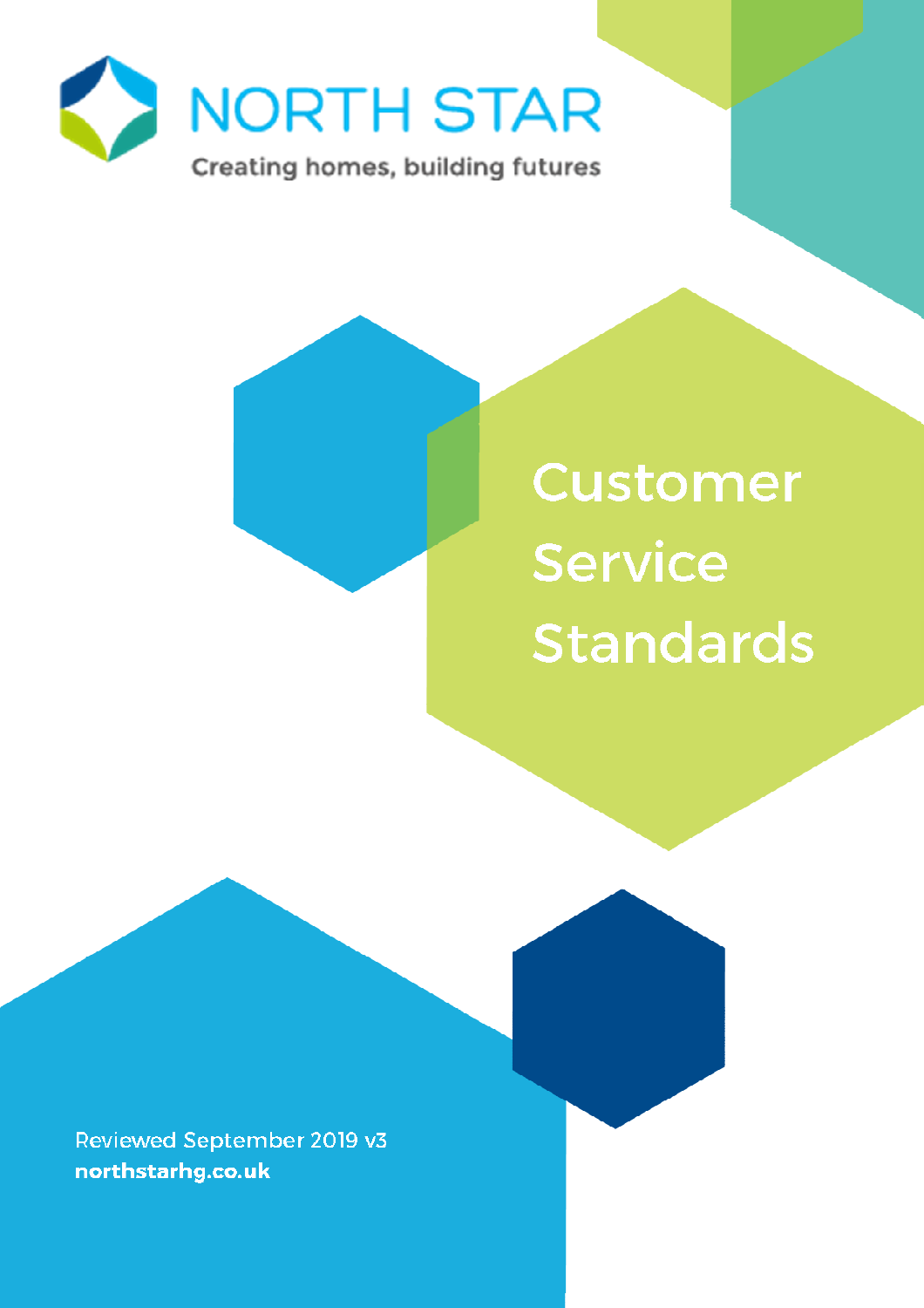### **Introduction**

North Star is committed to providing its tenants with excellent services. This document sets out our standards for the services we provide.

These standards have been developed in partnership with the Tenants' Voice Scrutiny Panel by asking what parts of our service are particularly important to tenants.

We are keen to make sure these standards continue to reflect what's important to you. We welcome any comments and feedback you might have that will help to improve our services.

Please feel free to contact our customer services team on 03000 11 00 11 or customer.services@northstarhg.co.uk. You can also get in touch with us through Facebook—facebook.com/northstarhg/ and Twitter—@NorthStarHG or through My North Star.

## **Our Values**

# **Creative**

We create environments to enable people, places and communities to thrive. We believe many things are possible and that our energy brings about exciting change.

# **Connected**

We are connected to the world we live in. Therefore, we are relevant, informed and knowledgeable. We develop strong relationships that are based on integrity and trust.

# **Courageous**

We challenge ourselves and others. We experiment, pioneer and we dare to be different.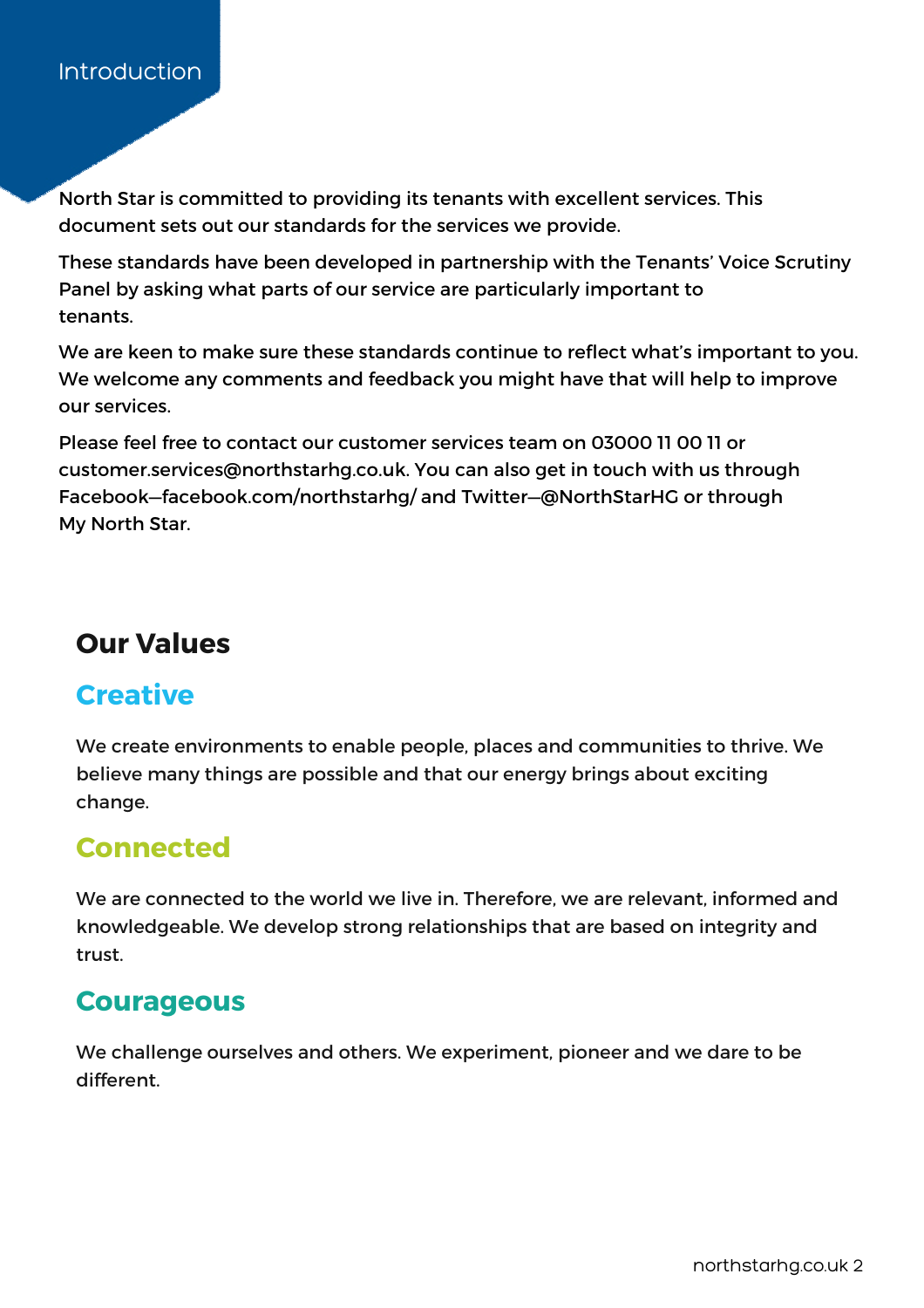# Access to Our Services

Our office hours are 9.00am to 5.00pm Monday to Friday and you can contact us by phone 9.00am to 5.00pm on Monday, Tuesday, Wednesday and Friday and 9.00am to 4.00pm on Thursday. We have an emergency out of hours service that can be accessed outside these times by telephoning our main number—03000 11 00 11

#### **We will:**

- Say good morning/good afternoon and provide you with the operator's name and our organisation's name
- Respond to tenants letters and e-mails within five working days. If we are not able to provide a full response, we will contact you and let you know the reasons why
- Provide parking spaces close to the building for our disabled visitors
- Ensure our communication, letters and documents are accessible by offering:
	- Google language translation links on our website
	- Document translation services
	- Access to interpreters
	- Large print, braille and audio versions of documents and letters

## Anti-Social Behaviour (ASB)

#### **We will**:

- Respond to all cases of ASB
- For serious reports of ASB (generally those of a criminal nature) we will contact you within one working day and interview you within two working days. You can see examples of what we would consider to be serious ASB in our ASB policy available online and by request
- For more minor reports of ASB, we will contact you within three working days and interview you within five working days
- Contact you every five working days whilst your case remains open
- Close your case after 20 working days if we have had no contact from you and will inform you in writing of our intention

### Getting Involved with Us

#### **We will**:

- Host a regular event to bring tenants and staff together. The event will let people know about the services they can receive and how to become an involved tenant
- Provide training and support to all our involved tenants to equip and support them with the skills and knowledge to influence our services
- Provide a range of opportunities for tenants to influence our services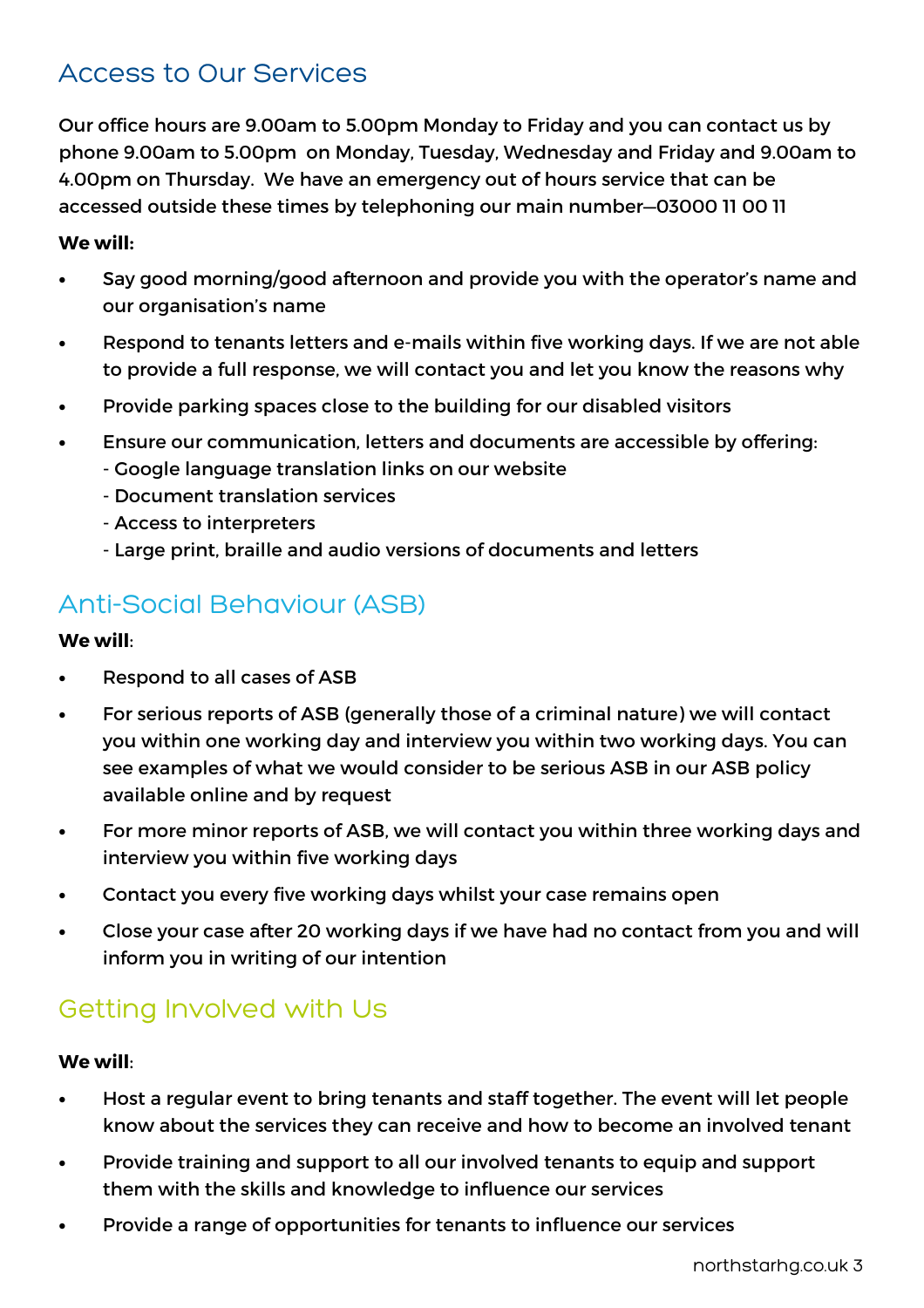# Estate Services

**We will**:

- Remove or paint over offensive graffiti within one working day and all other graffiti within two working days
- Report any littering, dumped rubbish or abandoned vehicles to the relevant organisation/agency within one working day
- Start our abandoned property policy within one working day

# Applying for a Home with Us

#### **We will**:

- Process your application for housing within five working days from receiving all of your information
- Write to you within 10 working days confirming whether or not your application has been accepted. If it has been accepted, we will give you your banding priority and explain what this means

- If your application has not been successful, we will write to you within 10 working days providing further details and how to appeal against the decision

• Respond to all Mutual Exchange requests within 10 working days

### Your Home-Repairs

#### **We will**:

- Ensure your new home meets our Lettable Standard
- Offer a range of ways for you to report a repair including:
	- Email
	- Through our Customer Services Team on 0300 11 00 11
	- In writing
	- At one of our offices
	- Through our online self-service platform My North Star
- Prioritise getting your repair right first time
- Carry out emergency repairs within 24 hours, urgent repairs within three working days and routine repairs within 20 working days. You can find examples of what we mean by emergency, urgent and routine repairs in the tenant handbook,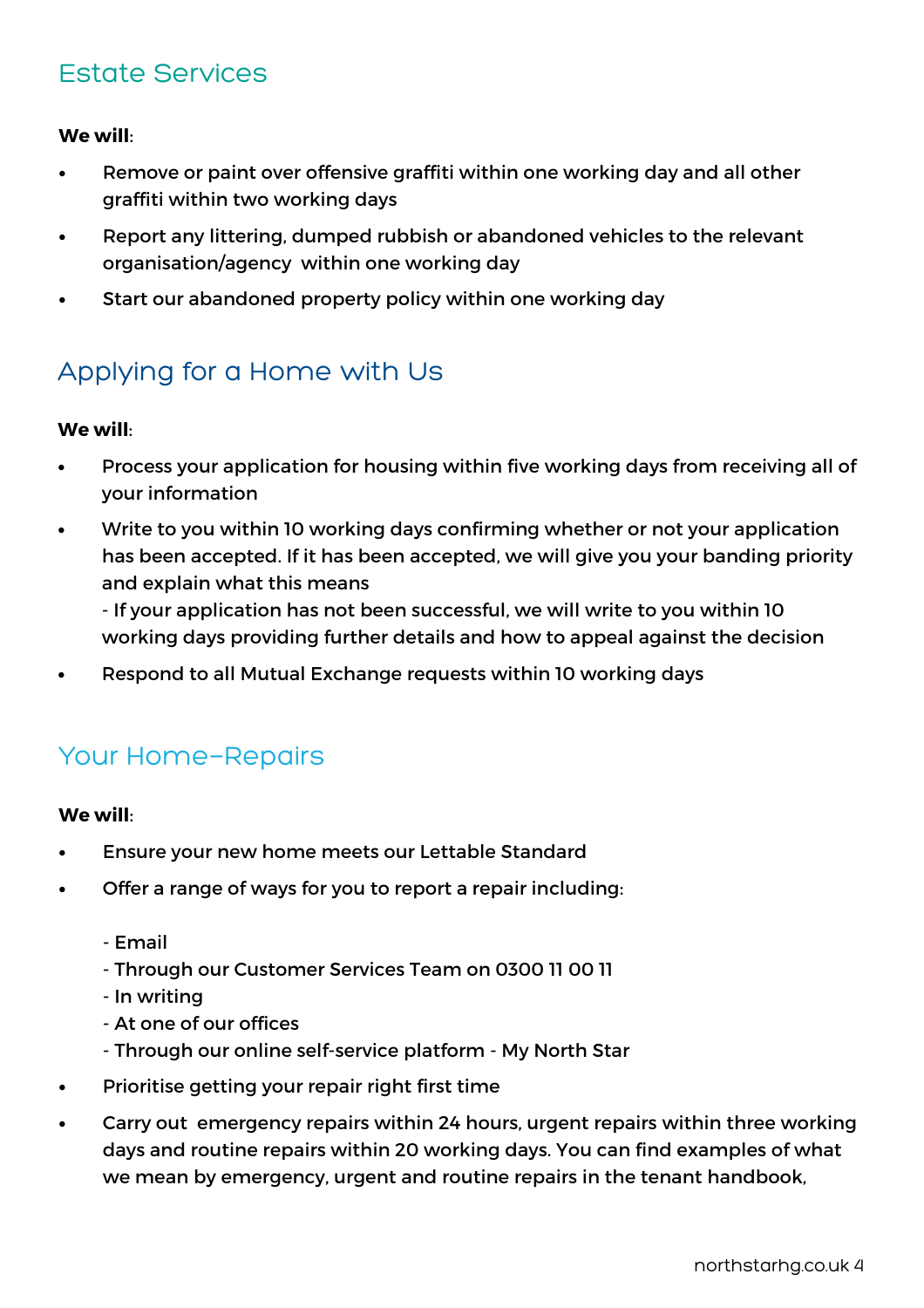available on our website or in writing by request

- Prioritise work which impacts significantly on your health and safety
- Tell you before work begins if it is unlikely to be completed in one visit. We will make follow up appointments and keep you informed until the work is complete
- Provide an emergency repair service outside of office hours
- Service all gas appliances every year
- Service heating systems each year
- Test electrical systems every five years
- Check smoke alarms and CO2 alarms every year
- Provide copies of all relevant certification of any servicing work

### Planned Maintenance

- Carry out a stock condition survey on your home every five years
- Develop and follow a detailed five year planned maintenance programme
- Include tenants in the decision making process on prioritising any planned improvements
- Publish the planned maintenance programme each year
- Inform you in writing of any work due to be undertaken in your home
- Where possible offer you a choice in the design and materials for any work to be undertaken in your home
- Decorate any external paintwork and internal communal areas every five years

### Aids and Adaptations

- Offer you a range of ways for you to request an adaptation including:
	- By e-mail
	- Through our Customer Services Team on 0300 11 00 11
	- In writing
	- In person
- Respond within five working days of receiving your request
- Consider carrying out minor adaptations (such as grab rails) based on your own self assessment
- Involve you in the design and delivery of the adaptation
- Work with other partners to maximise the use of grants and external funding to help us provide as many adaptations as possible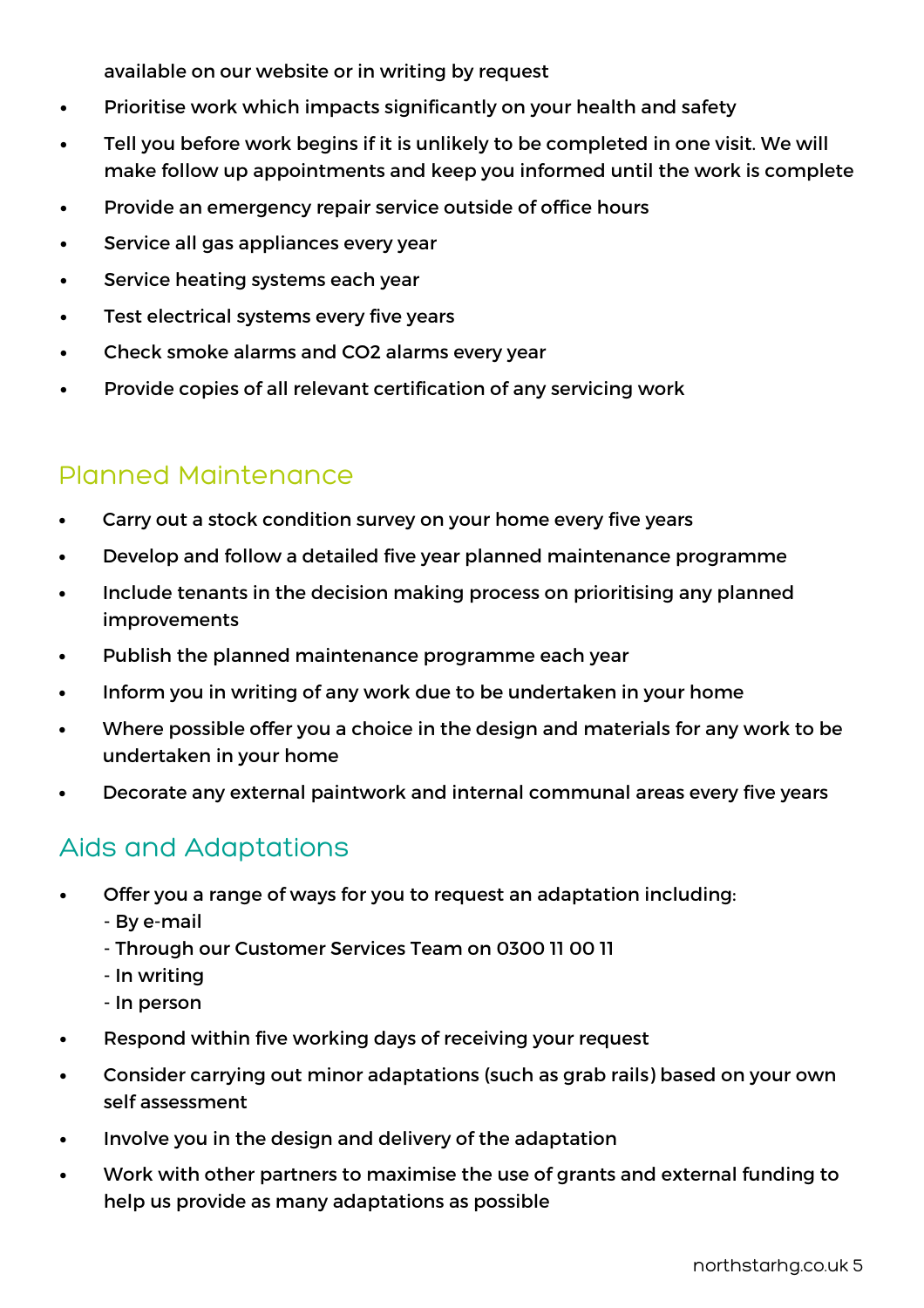# If You Wish to Comment on Our Services

We welcome you telling us how you feel about the service we have provided and we want to make it easy for you to do this. The feedback we receive helps us to develop and improve our services in the future.

You can make a complaint, compliment, comment or suggestion by:

- Contacting our Customer Services Team on 0300 11 00 11
- In person
- Visiting our website
- In writing
- Completing a complaints form available on request and on our website
- Through another person such as an advocate/representative etc.

Once you have made a complaint, we will:

- Acknowledge your complaint within two working days and inform you of the person dealing with it
- Investigate and respond to your complaint within 10 working days
- If you are not satisfied with the outcome of your complaint, we will let you know how to request a review of the decision

### Measuring How We are Doing

Tenants' Voice Scrutiny Panel told us that they thought the following standards were most important to tenants:

- Respond to letters and e-mails within five working days
- Acknowledging complaints within two working days and informing you of the person dealing with it
- Investigating and responding to your complaint within 10 working days
- Satisfaction with how we manage Anti Social Behaviour complaints
- New tenant satisfaction with the standard of the property when they moved in
- Overall satisfaction with the last repair carried out
- Getting your repair right first time
- Publishing a planned maintenance programme each year

We will let you know how we are doing against these standards annually by publishing them on our website and in our annual report to tenants.